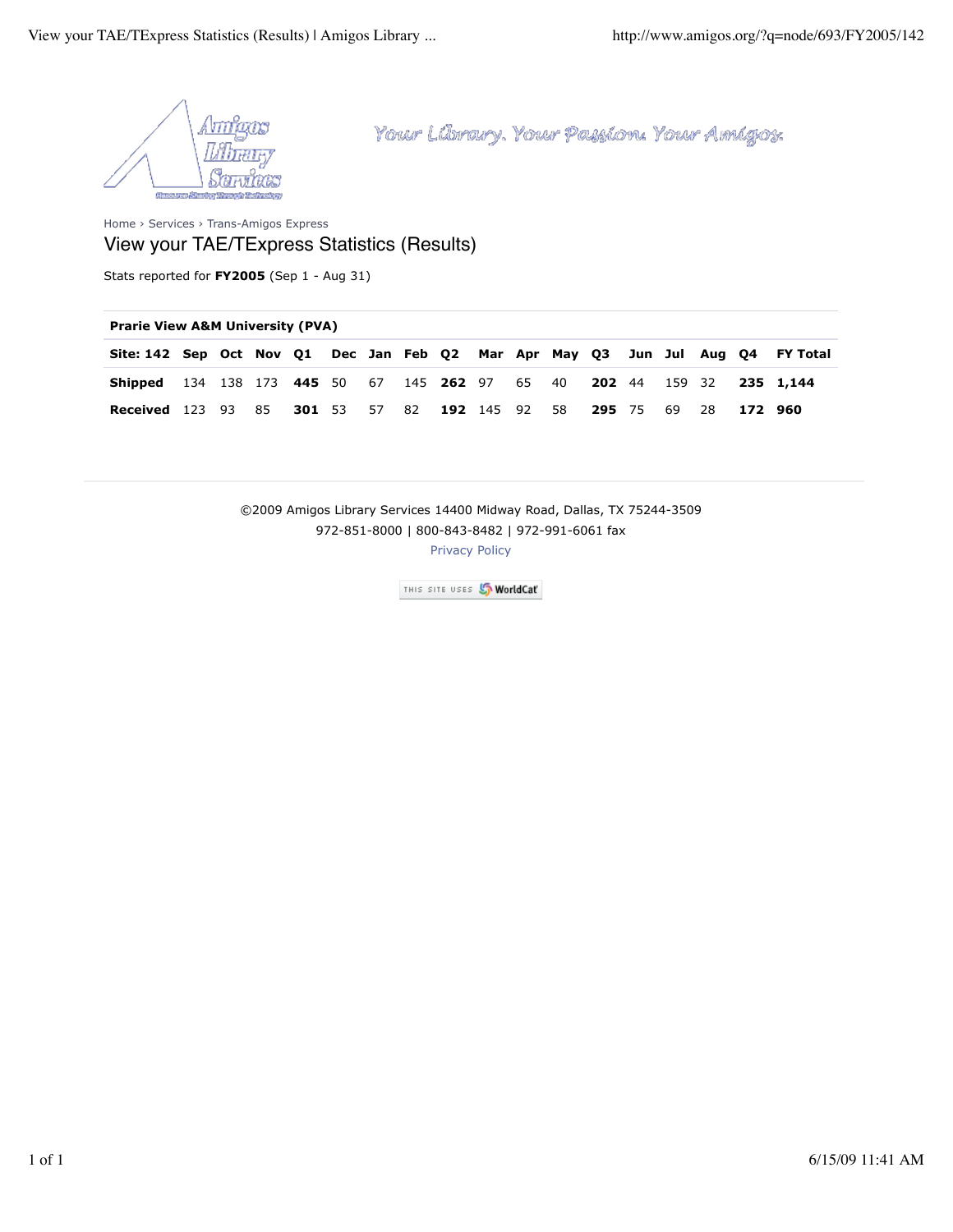

Home › Services › Trans-Amigos Express View your TAE/TExpress Statistics (Results)

Stats reported for **FY2006** (Sep 1 - Aug 31)

| Site: 142 Sep Oct Nov Q1 Dec Jan Feb Q2 Mar Apr May Q3 Jun Jul Aug Q4 FY Total |       |  |  |  |  |                                                                            |  |  |                                                             |
|--------------------------------------------------------------------------------|-------|--|--|--|--|----------------------------------------------------------------------------|--|--|-------------------------------------------------------------|
| <b>Shipped</b> ?                                                               |       |  |  |  |  |                                                                            |  |  | 250 154 404 30 75 144 249 163 160 20 343 41 92 81 214 1,210 |
| Received ?                                                                     | 71 80 |  |  |  |  | <b>151</b> 62 67 89 <b>218</b> 98 87 47 <b>232</b> 65 74 34 <b>173 774</b> |  |  |                                                             |

©2009 Amigos Library Services 14400 Midway Road, Dallas, TX 75244-3509 972-851-8000 | 800-843-8482 | 972-991-6061 fax

Privacy Policy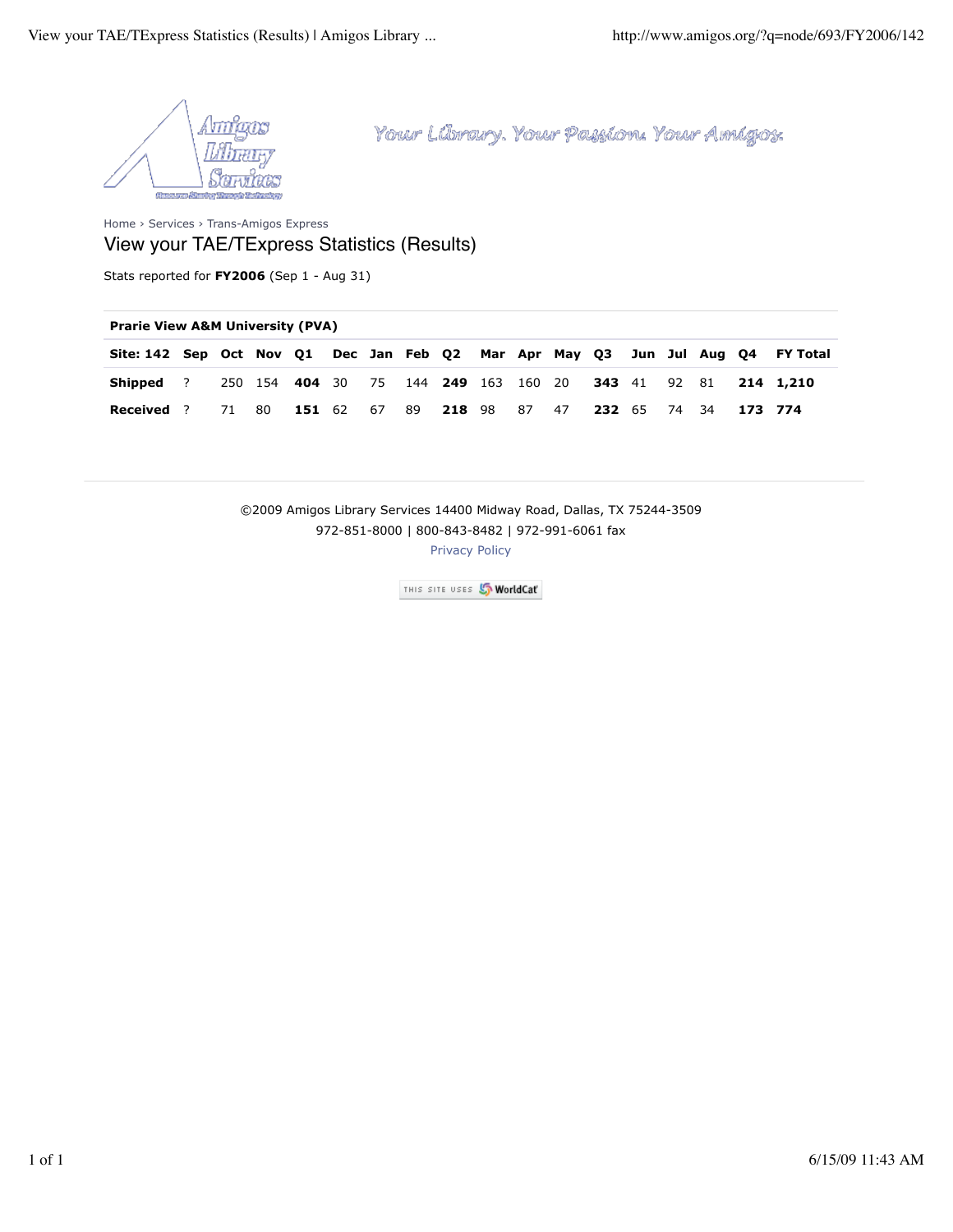

Home › Services › Trans-Amigos Express View your TAE/TExpress Statistics (Results)

Stats reported for **FY2007** (Sep 1 - Aug 31)

## **Prarie View A&M University (PVA)**

| Site: 142 Sep Oct Nov Q1 Dec Jan Feb Q2 Mar Apr May Q3 Jun Jul Aug Q4 FY Total                           |       |  |  |  |  |  |  |  |                                                         |
|----------------------------------------------------------------------------------------------------------|-------|--|--|--|--|--|--|--|---------------------------------------------------------|
| <b>Shipped</b> 87 90 97 <b>274</b> 23 70 190 <b>283</b> 176 201 86 <b>463</b> 69 207 78 <b>354 1,374</b> |       |  |  |  |  |  |  |  |                                                         |
| <b>Received</b> 78                                                                                       | 25 81 |  |  |  |  |  |  |  | 184 63 57 121 241 154 145 137 436 107 149 132 388 1,249 |

©2009 Amigos Library Services 14400 Midway Road, Dallas, TX 75244-3509 972-851-8000 | 800-843-8482 | 972-991-6061 fax

Privacy Policy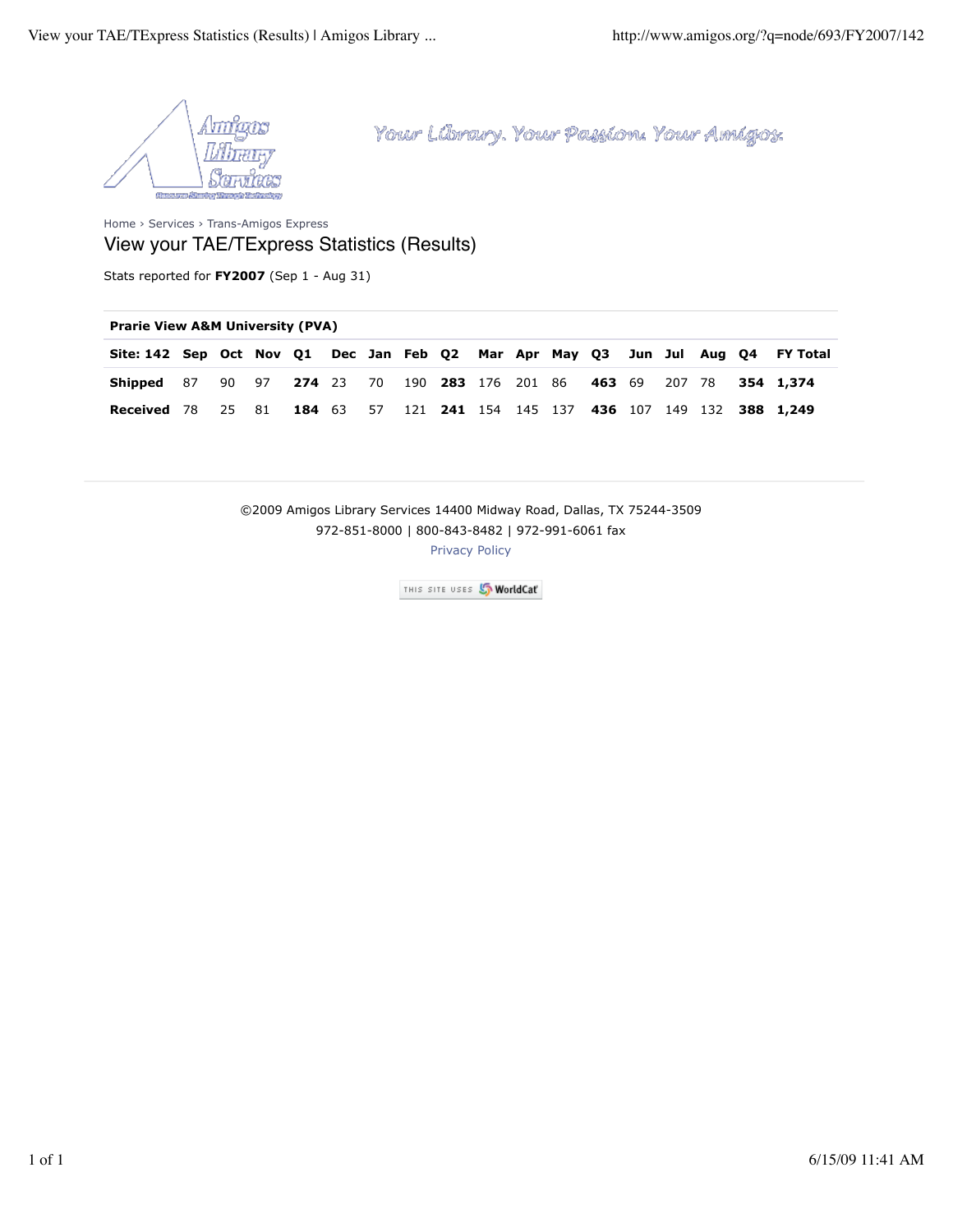

Home › Services › Trans-Amigos Express View your TAE/TExpress Statistics (Results)

Stats reported for **FY2008** (Sep 1 - Aug 31)

## **Prarie View A&M University (PVA)**

| Site: 142 Sep Oct Nov Q1 Dec Jan Feb Q2 Mar Apr May Q3 Jun Jul Aug Q4 FY Total   |  |  |  |  |  |  |  |  |  |
|----------------------------------------------------------------------------------|--|--|--|--|--|--|--|--|--|
| <b>Shipped</b> 139 150 125 414 106 108 121 335 112 80 65 257 99 101 45 245 1,251 |  |  |  |  |  |  |  |  |  |
| Received 160 184 104 448 133 83 101 317 90 75 70 235 83 72 47 202 1,202          |  |  |  |  |  |  |  |  |  |

©2009 Amigos Library Services 14400 Midway Road, Dallas, TX 75244-3509 972-851-8000 | 800-843-8482 | 972-991-6061 fax

Privacy Policy